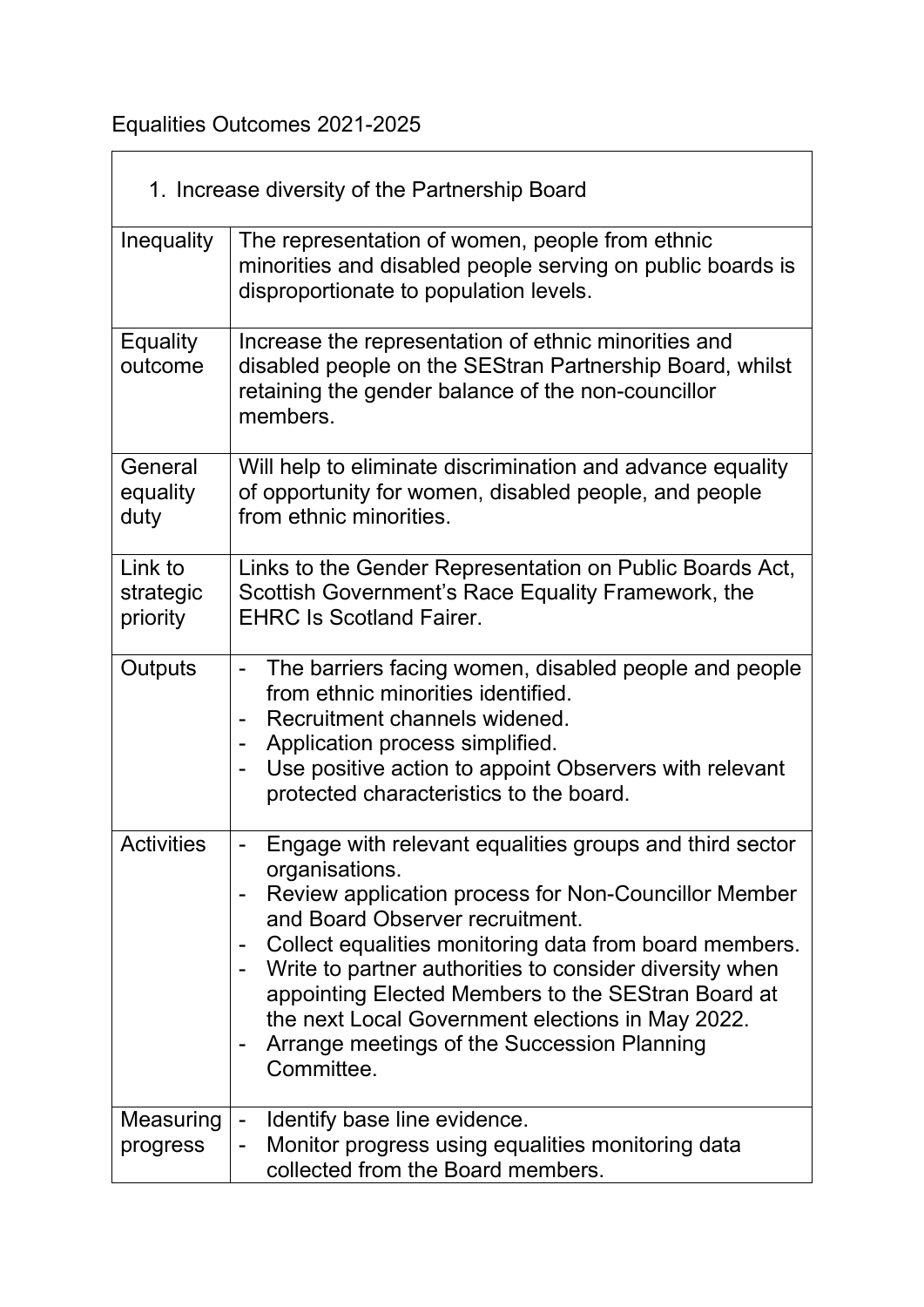| 2. Facilitate access to Active Travel facilities for disabled people |                                                                                                                                                                                                                                                                                                                                                                  |  |
|----------------------------------------------------------------------|------------------------------------------------------------------------------------------------------------------------------------------------------------------------------------------------------------------------------------------------------------------------------------------------------------------------------------------------------------------|--|
| <b>Inequality</b>                                                    | There are insufficient opportunities for disabled people to<br>take part in active travel, due to, for example, insufficient<br>space and access to specialised equipment such as<br>adapted bikes.                                                                                                                                                              |  |
| <b>Equality</b><br>outcome                                           | To ensure design and development of all active travel<br>initiatives deliver increased opportunities for disabled<br>people to access active travel initiatives.                                                                                                                                                                                                 |  |
| General<br>equality<br>duty                                          | Will help to eliminate inequality between able bodied and<br>disabled people in developing healthier lifestyles.                                                                                                                                                                                                                                                 |  |
| Link to<br>strategic<br>priority                                     | The encouragement of and provision of active travel<br>facilities is now the highest priority in NTS2 and will be in<br>the emerging Regional Transport Strategy.                                                                                                                                                                                                |  |
| Outputs                                                              | Policy within the RTS that will guide development of active<br>travel facilities to ensure that any new facilities include<br>sufficient accommodation for disabled people to both<br>access and use active travel provision, safely.                                                                                                                            |  |
| <b>Activities</b>                                                    | Consult with appropriate bodies to establish appropriate<br>guidance and the types of provision required.<br>Ensure policy refers to appropriate design guidance and<br>requires facilities to make appropriate provision.<br>Ensure LA's partners who are required to deliver RTS<br>policies and other delivery bodies are aware of the policy<br>requirement. |  |
| Measuring<br>progress                                                | Establish baseline statistics<br>Survey use                                                                                                                                                                                                                                                                                                                      |  |

 $\overline{\mathbf{u}}$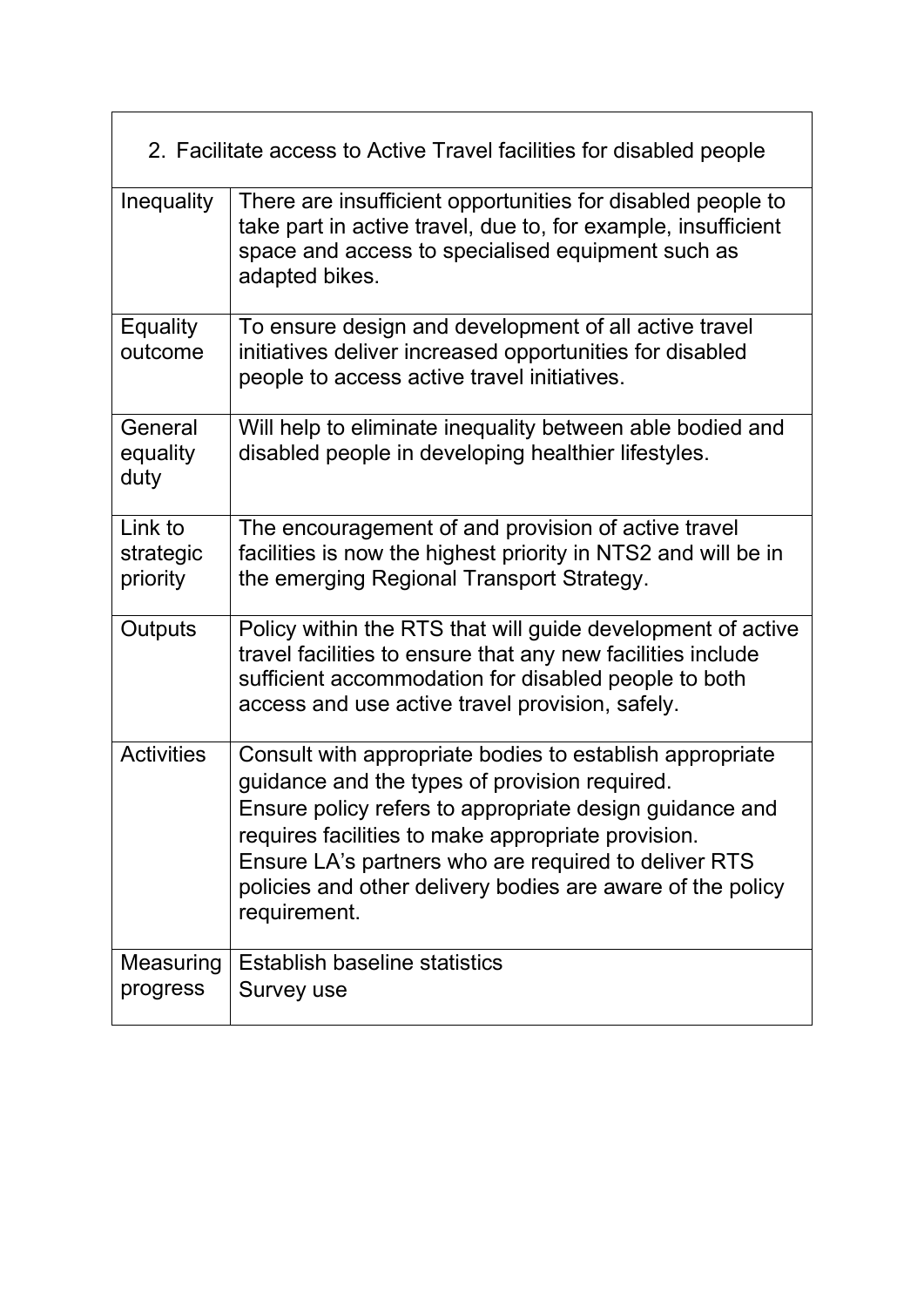| 3. Increased Access to public transport in rural areas for disabled |
|---------------------------------------------------------------------|
| people, the elderly and young people.                               |

| Inequality                       | A lack of access to public transport in rural areas<br>disadvantages disabled people, the elderly and reduces<br>opportunities for young people to access education,<br>training and employment. Many more opportunities to<br>access public transport exist in urban areas. This is<br>particularly relevant to people using concessionary travel<br>cards.                           |
|----------------------------------|----------------------------------------------------------------------------------------------------------------------------------------------------------------------------------------------------------------------------------------------------------------------------------------------------------------------------------------------------------------------------------------|
| <b>Equality</b><br>outcome       | Increased opportunities to access public transport in rural<br>areas for ensuring the benefits of concessionary travel are<br>available to relevant groups, mainly disabled people,<br>elderly and young people.                                                                                                                                                                       |
| General<br>equality<br>duty      | Will help to improve outcomes for individuals, communities<br>and society and narrow or remove the biggest inequalities<br>experienced by the identified groups.                                                                                                                                                                                                                       |
| Link to<br>strategic<br>priority | The encouragement of promoting increased public<br>transport use is now a high priority in NTS2 and will be in<br>the emerging Regional Transport Strategy. To ensure that<br>the RTS policies and specific actions and projects creates<br>a framework and actions to deliver change.                                                                                                 |
| Outputs                          | RTS policies that promote and facilitate alternative public<br>transport solutions.<br>Commercial bus operators encouraged to provide demand<br>responsive bus services in areas where timetabled<br>services are not commercially viable                                                                                                                                              |
| <b>Activities</b>                | Regional implementation needed and lead role for<br>SEStran in seeking consistent approaches across the<br>Region.<br>Partnership working with tech companies and bus<br>operators to introduce services, initially on a trial basis that<br>increase access to services in these rural areas.<br>Co- ordination with other Community Transport Services<br>to maximise opportunities. |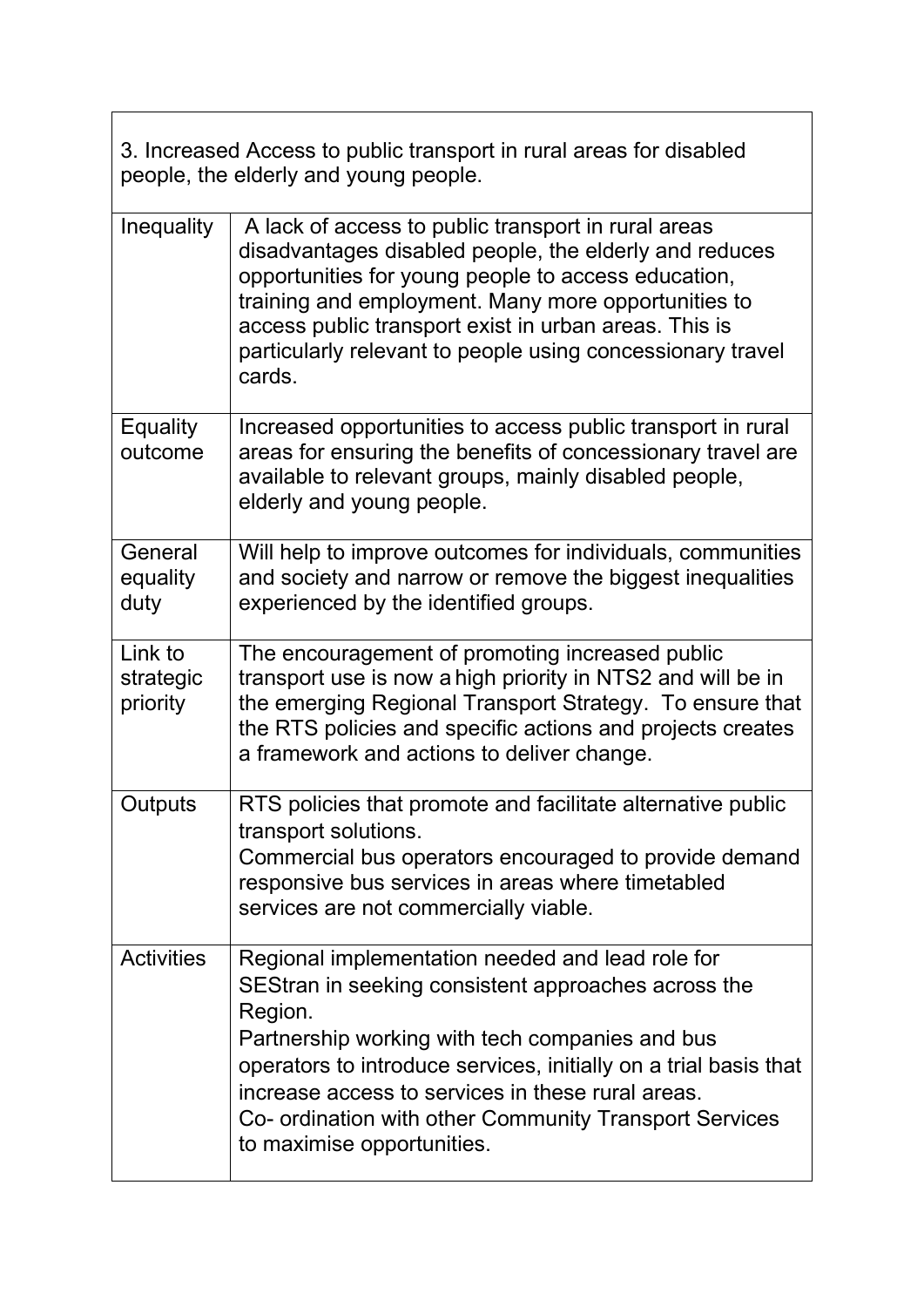|                    | Measuring   Number of services introduced and or narrative on |
|--------------------|---------------------------------------------------------------|
| progress progress. |                                                               |
|                    |                                                               |

 $\overline{\mathsf{L}}$ 

 $\overline{\Gamma}$ 

| 4. Develop and Promote the Thistle Assistance Programme |                                                                                                                                                                                                                                                                               |  |
|---------------------------------------------------------|-------------------------------------------------------------------------------------------------------------------------------------------------------------------------------------------------------------------------------------------------------------------------------|--|
| Inequality                                              | People with disabilities (seen/unseen) and mobility<br>challenges often face difficulties when trying to access and<br>use public transport.                                                                                                                                  |  |
| <b>Equality</b><br>outcome                              | Develop a Thistle Assistance Journey and Wayfinding<br>solution to help disabled people, older people, vulnerable<br>people and women access public transport and plan their<br>journey's more easily.                                                                        |  |
| General<br>equality<br>duty                             | SEStran will help develop and promote an accessible and<br>safer public transport system for disabled people, older<br>people, and women, which will help to eliminate<br>discrimination and advance equality of opportunity.                                                 |  |
| Link to<br>strategic<br>priority                        | Scotland's ten-year Accessible Travel Framework and<br>These aims assist with delivering on the pledges within<br>Scotland's first ever National Accessible Travel<br>Framework published in 2016 (Going Further).                                                            |  |
| Outputs                                                 | Journey planning and Wayfinding tool to help with the<br>$\qquad \qquad \blacksquare$<br>door to door journey<br>Community/Equalities platform established to assist in<br>journey planning<br><b>Continue promotion of Thistle Assistance</b><br>(www.thistleassistance.com) |  |
| <b>Activities</b>                                       | Stakeholder engagement<br>Marketing activity - online/print<br>App development and review                                                                                                                                                                                     |  |
| Measuring<br>progress                                   | Survey<br>$\blacksquare$<br>Workshop feedback<br>Successful wayfinding solution developed<br>Thistle Assistance leaflets sent out & app downloads                                                                                                                             |  |